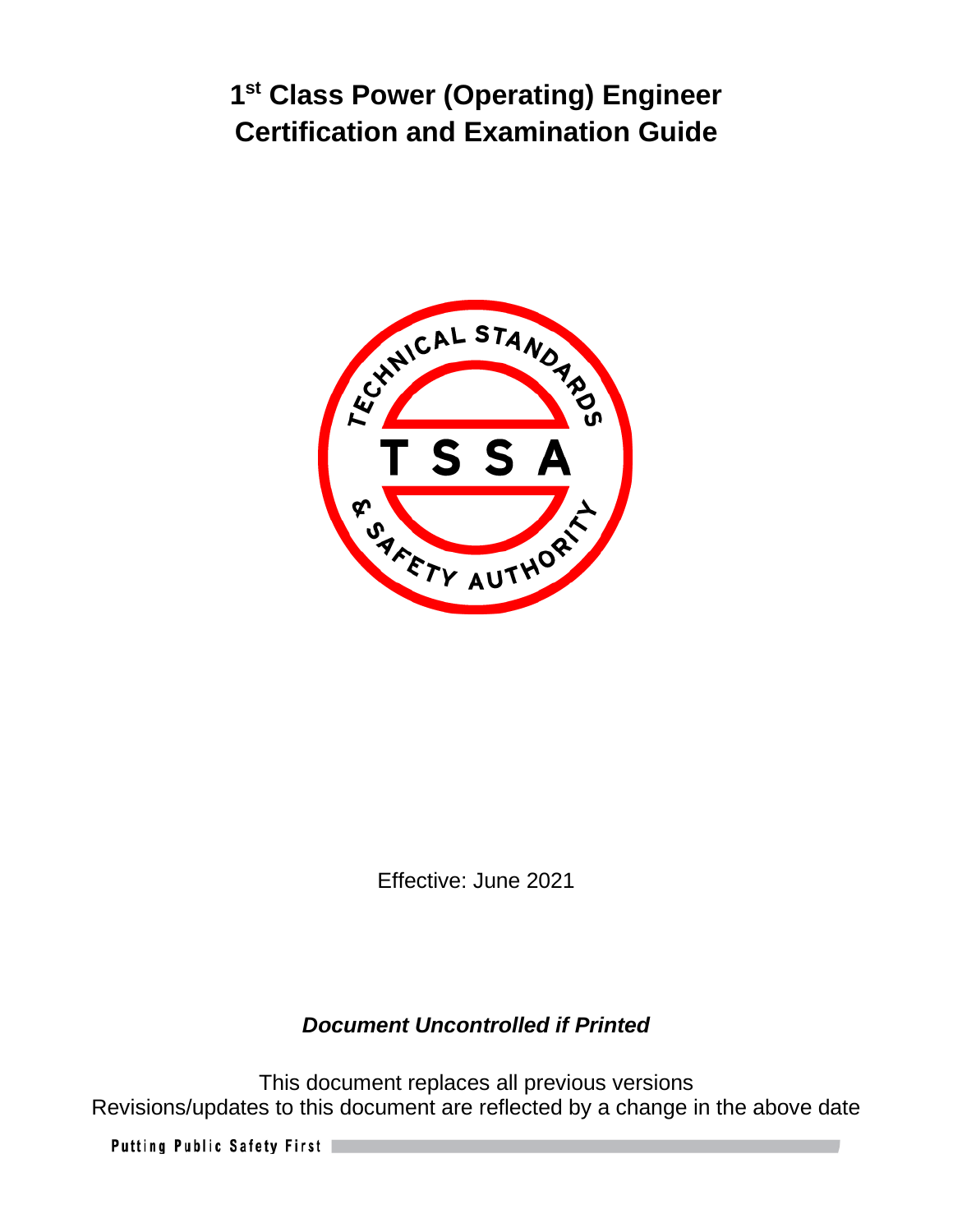

# **Syllabus**

The following SOPEEC syllabus has been adopted by TSSA and provides the subject matter upon which a candidate will be examined, and all related topics of study.

### **1A-1**

#### *A***. APPLIED THERMODYNAMICS AND PLANT CYCLES PRINCIPLES, TERMINOLOGIES, AND ADVANCED PRACTICAL CALCULATIONS INVOLVING:**

- a. Rankine and Brayton cycles applied to power plant systems.
- b. Steady flow work, energy calculations for steam; calorimeters, steam turbine/condenser systems; steam nozzles.
- c. Constant pressure, constant temperature, adiabatic processes for steam.
- d. Energy relationships in non-flow processes.
- e. Energy relationships, energy balance in steady flow processes; potential, thermal, internal, mechanical; energy conversions; nozzle flow process; throttling; work in heat engines (air compressors, turbines.)
- f. Pressure, volume, temperature relationships, and work done during isothermal, adiabatic, and polytropic expansion and compression processes for gases.
- g. Temperature, enthalpy, entropy characteristics, diagrams for steam; Temperature/Entropy chart use.
- h. Enthalpy, entropy, quality calculations for steam.
- i. Expansion and contraction of metals; effects on boiler components and piping systems.
- j. Heat transfer by conduction; compound insulations; boiler component heat transfers; restricted heat transfer.
- k. Refrigeration thermodynamics: capacity; performance; efficiency.
- l. Specific heats of gases and vapours.

### **1A-2**

#### *B***. PRINCIPLES OF APPLIED & FLUID MECHANICS PRINCIPLES, TERMINOLOGIES, AND ADVANCED PRACTICAL CALCULATIONS INVOLVING:**

- a. Work, power, and efficiencies of lifting machines.
- b. Potential and kinetic energy; energy conservation.
- c. Impulse and momentum; conservation of momentum; angular momentum.
- d. Centripetal force and acceleration; balancing rotating masses; stresses in flywheel; radius of gyration, simple harmonic motion.
- e. Torque, angular momentum, moments of inertia; centroids.
- f. Torsion; shaft stresses; shaft power.
- g. Stress and strain; modulus of elasticity; Hooke's Law; restricted expansion; elastic strain energy.
- h. Shear forces and bending moments in beams; modulus of section; beam deflection.
- i. Static fluid pressures and forces; liquid columns; hydraulics; manometers.
- j. Buoyancy.
- k. Fluids in motion; equation of continuity; liquid energy; Bernoulli's Theorem; venturi and orifice flows; turbulent and laminar flow; Reynold's Number.
- l. Nozzle designs and flows.

### **1A-3**

#### *C***. APPLIED ENGINEERING TECHNOLOGIES:**

a. Metallurgy and metallography: in-depth knowledge of metals used in boilers, pressure vessels, piping, pumps, turbines, and ancillary equipment; metal structure; typical operational effects on metals in pressure equipment.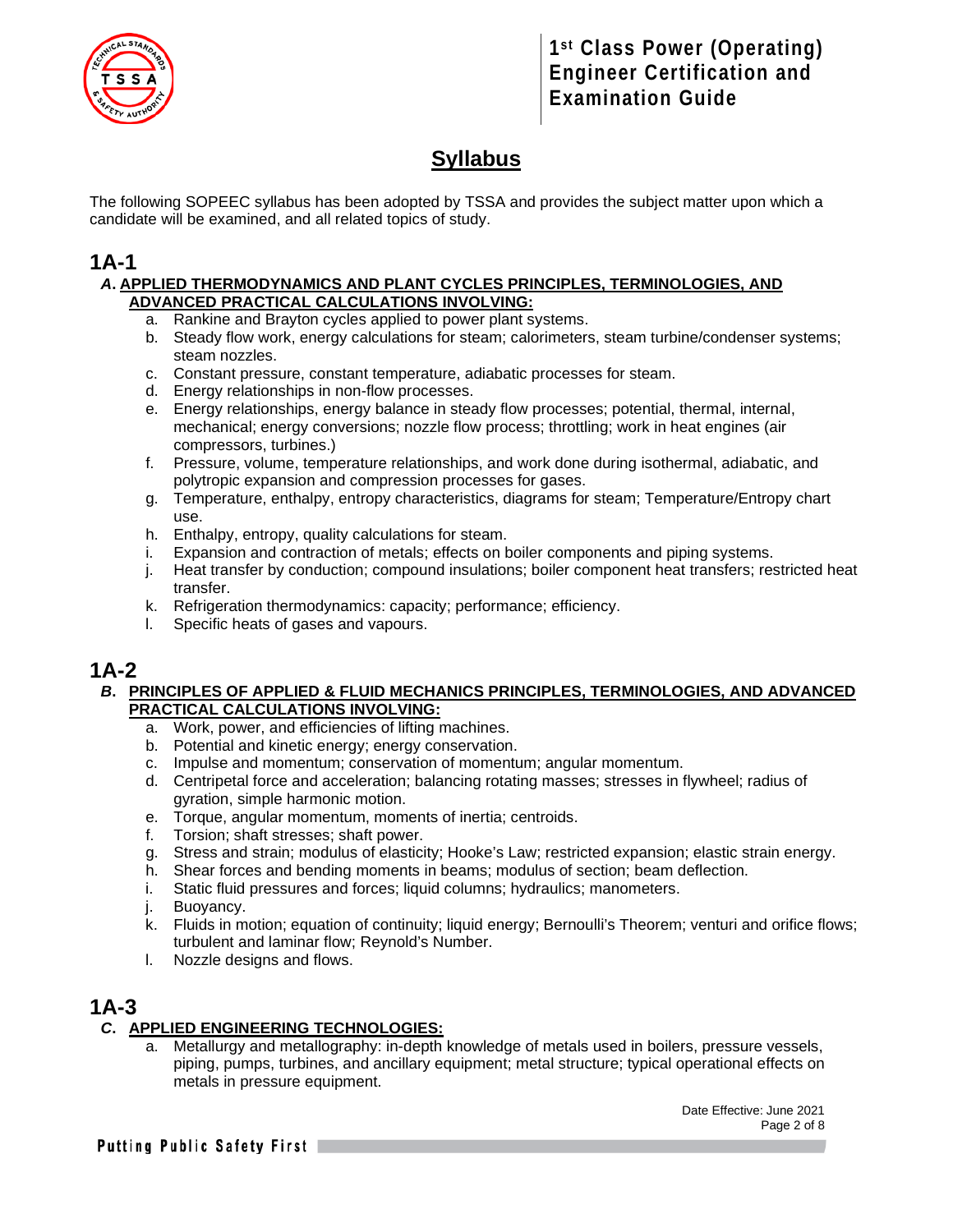

- i. Thermal and dynamic stresses.
- b. Corrosion: Corrosion theory and mechanisms, in depth corrosion chemistry for boilers, pipelines, cooling towers and pressure vessels; types of corrosion (including flow accelerated; heat affected zone corrosion, etc.); monitoring techniques and equipment; interpretation of corrosion results; prevention strategies (e.g. cathodic protection.)
- c. Combustion: Fuel types, compositions, characteristics; low and high heat values; flame characteristics; boiler, fired-heater, and duct burner designs; burner design / operation vs. efficiency and emissions; effects of excess air; combustion troubleshooting; optimizing combustion; combustion and burner safety; combustion calculations for excess air, flue gas composition and analysis; combustion efficiency calculations; heat value calculations; staged combustion.
- d. Advanced water treatment chemistry: in-depth knowledge of pre-treatment and internal boiler chemistry (for all common treatment methods); selection of pre-treatment and internal treatment strategies/programs for various size boilers (including equilibrium phosphate, coordinated phosphate, all volatile treatment, oxygenated, cycle chemistry, etc.); potable water, dealing with water treatment contractors and consultants; cooling water treatment.

### **1A-4**

#### *D***. POWER PLANT OPERATIONS:**

- a. Energy Management practices; energy recovery systems (power factor correction; synchronous compensation; uninterruptible power supplies; distributed generation; emergency power; peak load reduction;) controllable losses; computerized performance management systems (data dumping, spreadsheets, and performance databases.)
- b. Factors, components, calculations, and strategies/procedures for testing, maintaining and maximizing power plant efficiencies:
	- i. boiler efficiency.
	- ii. gas turbine and combined cycle efficiency, including turbine inlet cooling.
	- iii. power generation efficiencies.
	- iv. overall, plant/cycle efficiencies.
- c. Power Plant construction practices: major factors, approaches, components in the design and construction process for a power (or process) plant; include new plant vs. expansion; equipment/system modifications; role of the chief engineer before and during construction; receiving/acceptance procedures for new vessels; tying into existing plant.
- d. Commissioning and de-commissioning practices: outlines and specific procedures for commissioning new equipment, including boilers and auxiliaries, steam and gas turbines, piping systems, large pumps; start-up sequences; performance contracts for new plants/equipment; recommissioning after major outages; de-commissioning.
- e. Retrofitting: purposes, practices in redesign of existing boilers, turbines, and ancillary equipment; approval, design processes*.*

### **1B-1**

#### *E***. LEGISLATION AND CODES FOR INDUSTRIAL EQUIPMENT:**

Familiarity with all applicable Codes and Standards applicable to the Chief Power/Operating Engineer, particularly the application and authority of each Code to vessel operation and repair, including the following:

- a. Local and National Jurisdictional Codes, Acts and Regulations regarding boilers and pressure vessels: design, registration, operation, fees; engineer regulations; specific procedures of the chief engineer in applying the Acts and Regulations.
- b. ASME, Section I Power Boilers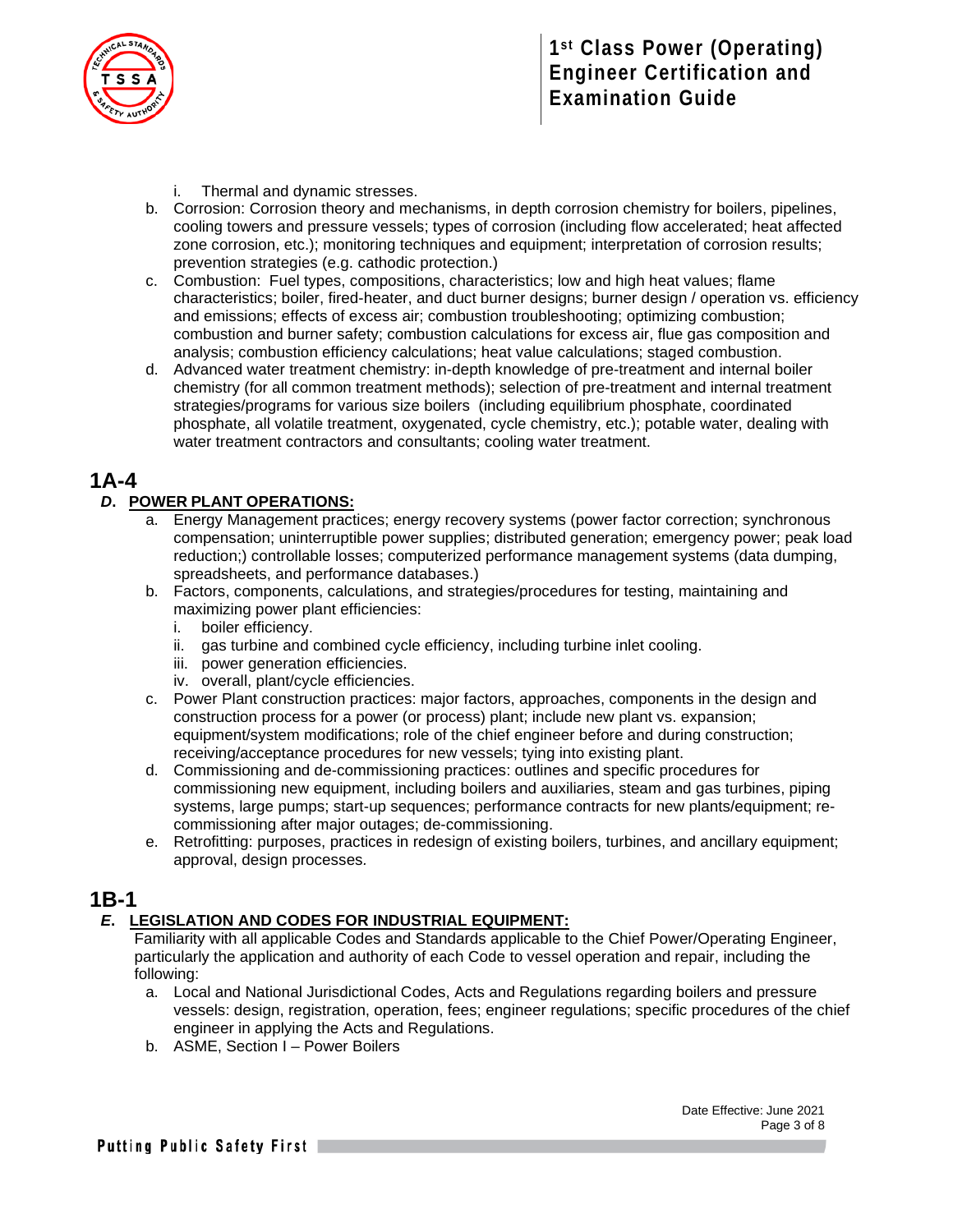

- includes thickness and pressure calculations, using Code paragraphs, for cylindrical components, heads, headers, tubing, power piping, compensations for openings, stayed surfaces, ligaments, staybolts, furnaces; safety valves sizes and capacities.
- c. ASME, Section VIII Pressure Vessels
	- i. includes design calculations for shells, heads, covers, opening reinforcements, and stayed surfaces.
- d. ASME, Section IX Welding.
- e. CSA Standard B.51 Construction and Inspection of Boilers and Pressure Vessels.
- f. CSA Standard B.52 Mechanical Refrigeration Code.
- g. Power and Process Piping: ANSI B31.1 and B31.3. API 510, 570 – Pressure Vessel Inspection Codes.

### **1B-2**

#### *F***. SAFETY, LOSS AND ENVIRONMENTAL PROGRAM MANAGEMENT:**

- a. Components and administration of a loss control program; loss control standards.
- b. Implementation and management of a complete plant safety program: safety attitude and motivation techniques; incident investigation & reporting; emergency response programs; work with occupational health and safety committee; safe work permits, safe work procedures and planning.
- c. Safety Legislation in the workplace: identify Labour Canada, Workers' Compensation Board, and provincial legislation; legalities; responsibilities to enforce.
- d. Risk Assessment and Risk Management Techniques including; Safety Audits (components, procedures, analysis, follow-up; working with safety inspectors) and HAZOP (hazardous operability)
- e. Insurance programs; factors affecting insurance rates; insurance inspection procedures; working with insurance inspectors.
- f. Environmental Legislation: identify/explain all applicable legislation (provincial and federal); legalities, responsibilities.
- g. Environmental Permits: components of, including understanding of all terminology and units.
- h. Environmental Audits: components, procedures, analysis, follow-up; working with environmental inspectors.
- i. Environmental reporting procedures: routine reports and exceedances; spill clean up and containment.
- j. Environmental Management Systems, including ISO 14000 series; purpose, components and influence.
- k. Disposal and Reclamation: procedures and practices, including waste manifests.

### **1B-3**

#### *G***. INSPECTION, MAINTENANCE AND REPAIR PRACTICES:**

- a. Project management skills: identify and apply project management techniques to plant maintenance; managing maintenance contractors; long term service agreements.
- b. Predictive and preventive maintenance programs: components and management of; strategic/operational maintenance planning; run-to-failure, etc.; maintenance optimization.
- c. Root Cause Analysis: purpose, procedure.
- d. National Board requirements for owner inspection and quality control programs: components of a quality control program for vessel repairs; scope, authorities, interaction with jurisdictional inspectors, records and reporting procedures.
- e. Boiler repairs: procedures for typical repairs to boiler parts, including cracks, ruptured tubes, etc. (step-by-step management of such repairs); safety valve maintenance.
- f. Pressure vessel inspection and repair procedures (other than boiler) including cracks, corrosion etc.
- g. Pressure vessel repair: repair procedures for pressure vessels, including cracks, corrosion, etc.
- h. Pressure and power piping repairs: procedures for typical repairs to power plant piping.
- i. Non-destructive examination: describe, in depth, the selection, equipment, applications, procedures, and interpretation of the results for the non-destructive examination methods (dye penetrant,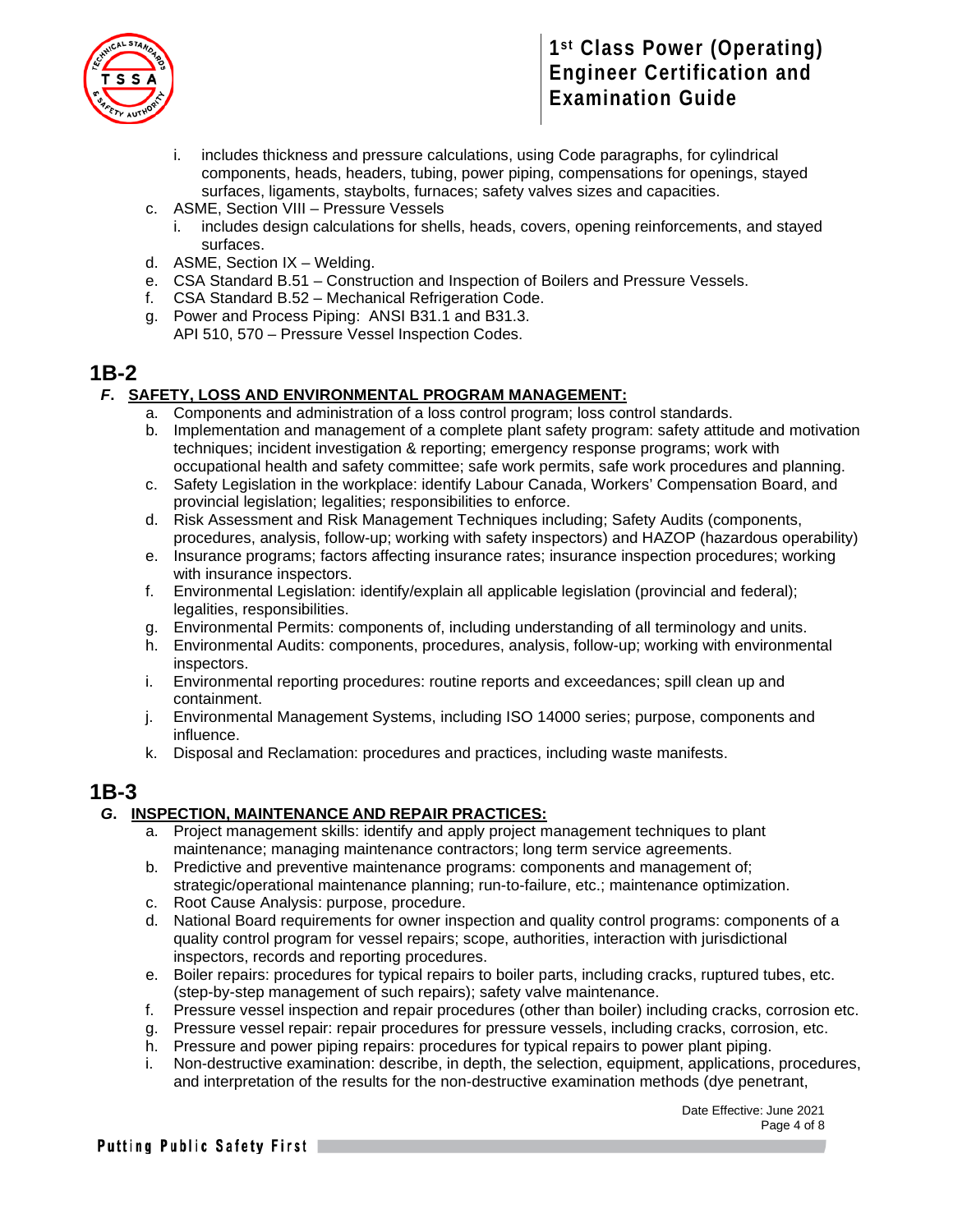

magnetic particle, eddy current, radiographic, ultrasonic, electro-magnetic acoustic transducer); manage contracts and interpret results with non-destructive examination contractors; ASME Code, Section V; identify / explain inspection techniques as per Code.

- j. Typical monitoring, inspection, and overhaul procedure for a large steam turbine, gas turbine, large multi-stage pump, and large alternator.
- k. Rotating equipment monitoring including turbovisory monitoring (overall expansion, differential expansion, differential temperature, critical speed, oil whip, oil whirl, eccentricity) and vibration analysis (vibration theory, measurement, interpretation of results).
- l. Oil analysis: purpose, theory and interpretation of oil analyses including lube oil and transmission oil.

### **1B-4**

#### *H***. BUSINESS & WORKFORCE MANAGEMENT:**

- a. Budgets: techniques in preparation, control, and reporting; components of plant and department (utilities/power plant) budgets; zero-based budgeting (advantages & disadvantages.)
- b. Balance sheet and bottom-line accounting: knowledge / significance of terminology (e.g. dual entry, credits, debits, revenue, expenses, liabilities, assets, balance sheet, income statements, cash flow); financial statements; accruals.
- c. Inventory management techniques, such as: automated and computerized inventory systems; max / min; just in time.
- d. Cost benefit and financial analysis calculations; net present value and internal rate of return models; return on investment.
- e. Contracts: types of and control of; legalities of contracts; torts, legal and ethical liability, due diligence; force majeure.
- f. Ethics and social responsibilities.
- g. Problem solving and decision making techniques/models.
- h. Leadership: styles, responsibilities; establishing and communicating plant/department goals; motivational models; communication practices; conflict resolution.
- i. Labour Relations: internal and external; legislation; working with union and non-union workforces; recognizing & enforcing special workforce legislation; contract / term employees; contingent workforce; human resource and capacity planning; conflict resolution techniques.
- j. Benchmarking: purposes, practices and techniques.
- k. Public relations: communication practices; typical areas of public concern.
- l. Recruitment, hiring, and interviewing techniques (including behavioral descriptive interviewing.)
- m. Workforce development techniques: employee orientation; needs assessment; gap analysis; competency profiles; training methods and standards; performance management.
- n. Change management techniques; psychology of change; promoting and managing workplace change; the manager's role as a change agent.
- o. Plant management structures and organization; inter-departmental relationships and responsibilities, workforce styles (promoting teamwork; elements of teamwork and self-directed work teams; supervised work teams.)

# **Certification Information**

#### **Qualifying Experience Time:**

Qualifying experience time served shall be in a plant that is attended by an Operating Engineer. Please refer to Table 8 of the Operating Engineers Regulation for plant rating/capacity, Table 8 in the Director's Order, or the Alternate Table 8 in the Minister's Order.

• The practical operating training requirement for first-class certification is **4,800 hours** as a chief operating engineer in a second-class plant; or **4,800 hours** as a second-class operating engineer in a second- or first-class plant.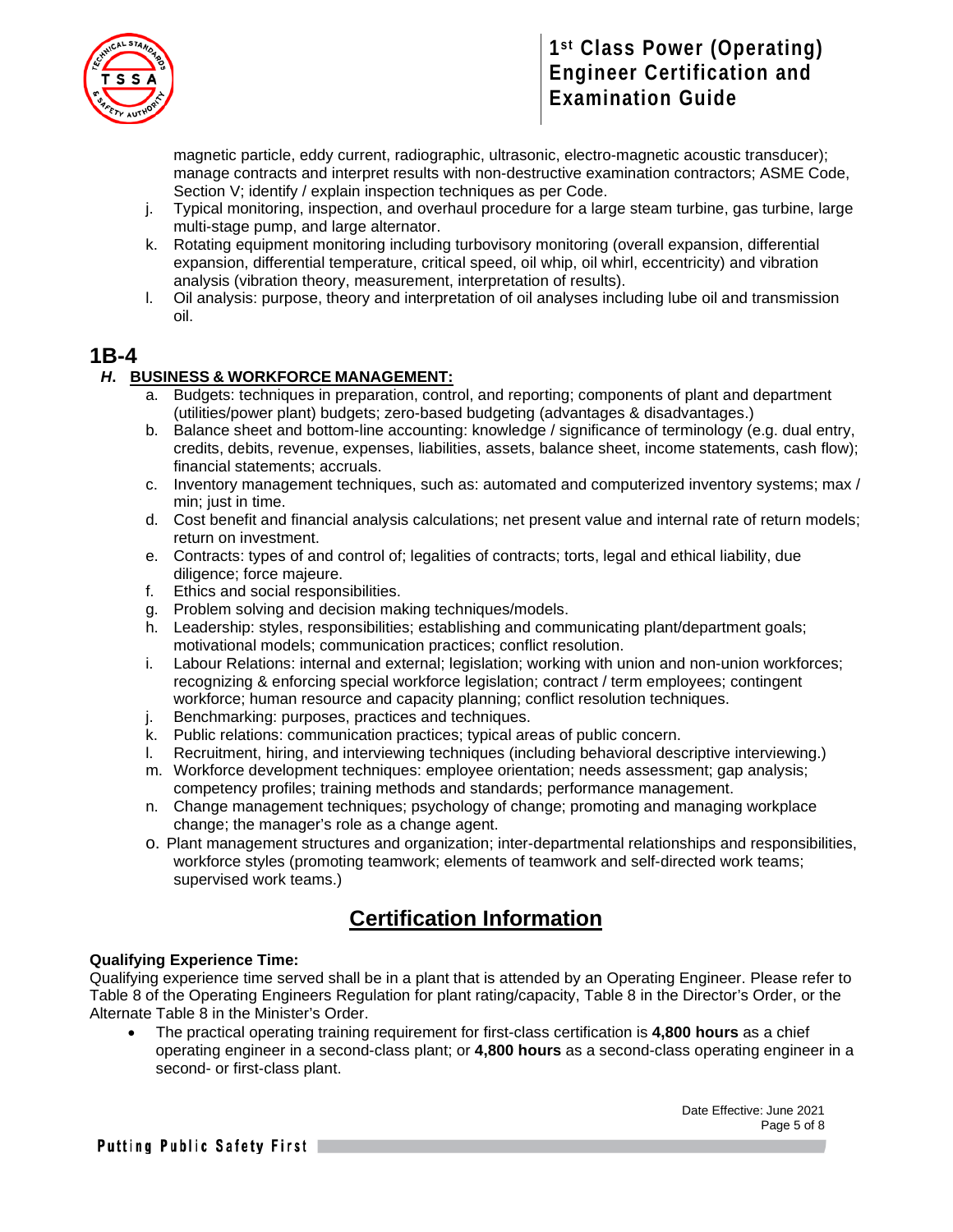

- The practical operating time requirement for first-class certification is **3,360 hours** for candidates who have successfully completed a full-time TSSA "approved-for-time-reduction" first-class Operating Engineer program.
- The certification process will require a minimum of 33% Qualifying Experience Time in the operation of boilers at a registered plant. There will be a maximum of 33% of experience permitted on the maintenance of regulated equipment, and the remainder of the experience requirements can be any combination of the technologies.

#### **Qualifying Experience attained in a Canadian Jurisdiction outside Ontario**

Qualifying experience time toward Operating/Power Engineering attained in a Canadian jurisdiction outside Ontario must be attained in the operation and management of boilers at least of the type and capacities indicated in Table 3 of the Operating Engineers Regulation, Ontario Regulation 219/01. The following information must be demonstrated to TSSA in a request for certification:

• A letter addressed to the candidate, on company letterhead and signed by the Chief Operating/Power Engineer, indicating the number of boilers trained on, the boiler types, boiler manufacturer, boiler(s) pressure, capacities in Kilowatts or Boiler Horsepower and when the experience was gained (dates). The Chief Operating/Power Engineer must indicate their certificate number and classification, as well as their formal position and contact information (i.e. telephone number, email address, etc.).

### **Training Providers**

As a convenience for students, TSSA has compiled a list of organizations, and/or institutions currently offering 'TSSA Approved for Time Reduction', training. The list can be found in the 'Operating Engineer section', of our TSSA Corporate website located at [www.tssa.org.](http://www.tssa.org/)

It is recommended that before undertaking examinations, the candidate complete a First-Class Power Engineering Course offered through a recognized Technical Institute or Training Provider.

Note: The process for 'TSSA approval' began in December of 2001. Trainers who are successful in obtaining TSSA approval to offer "practical-time-reduction-training" will be identified accordingly by being listed on TSSA's Training Providers list.

### **Examination Information**

There are eight (8) essay style examinations that must be written that are  $3\frac{1}{2}$  hours in duration.

• The 1A-1, 1A-2, 1A-3, 1A-4, 1B-1, 1B-2, 1B-3 & 1B-4 examinations require the candidate to answer any five (5), of the seven (7) questions. Only the first five (5) questions attempted will be marked. Read the introduction carefully as some examinations have mandatory questions, which must be attempted.

The minimum passing mark for each examination is 65%, rewrites are allowed after 60 days.

Note: effective June 14, 2021, Operating Engineers/Operators will have the option to pursue exams and meet the experience requirements concurrently or at their own pace.

When answering examination questions, the candidate is expected to give sufficient information to warrant the marks assigned. For questions involving calculations, the candidate is expected to state the formula, insert given data, work through the steps and state their answer with the correct units in an appropriate closing statement.

The examination candidate is expected to write legible, neat, and in pen. Sketches or drawings are to be in pencil and properly labeled. Rulers and (drawing) templates are to be used as neatness is considered in the marking scheme.

> Date Effective: June 2021 Page 6 of 8

Putting Public Safety First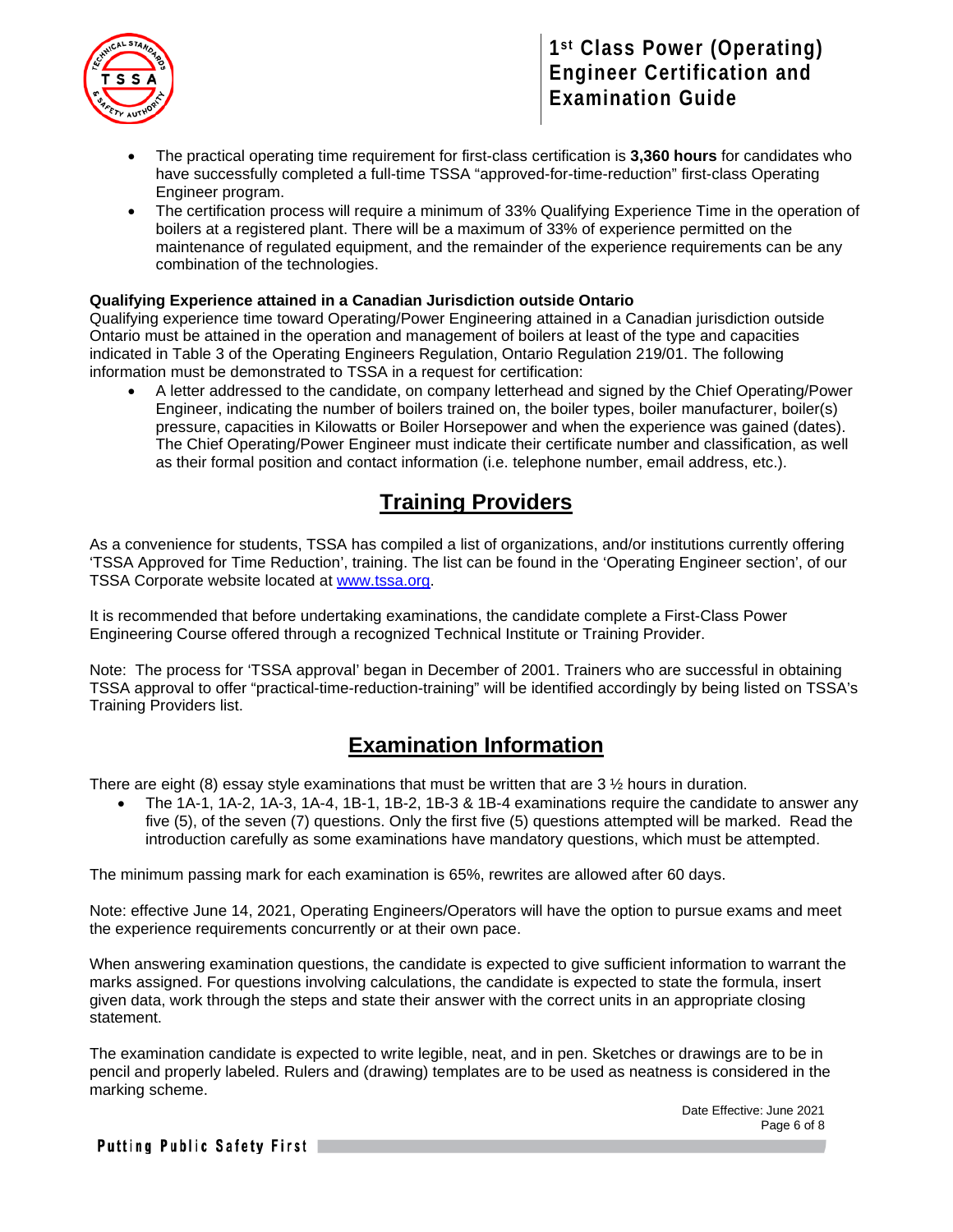

Examinations may be written at either a Ministry of Labour, Training and Skills Development exam centre or at a TSSA approved examination centre. To locate nearest centre, refer to "Register for an Exam" listing at [www.tssa.org.](http://www.tssa.org/)

Examination security will be strictly enforced. The examination administrator or invigilator reserves the right to revoke an examination at any time if the examination candidate is found to be in violation of the TSSA examination or Ministry of Training, Colleges and Universities procedures. The examination candidate will be subject to further investigation, which may result in the revocation of an authorization or restrictions may be applied to all future examinations.

Examination candidates are eligible to submit a formal request for a review of their essay examination result within 60 days from the issuance of the formal correspondence issued by TSSA. Candidates who wish to obtain a review of their essay examination must submit a written request to TSSA via [certandexams@tssa.org,](mailto:certandexams@tssa.org) with the administrative fee of \$75.00. Note the following:

- The purpose of the review is to assist the candidate when preparing to rewrite the examination.
- As a result of the review, the Operating Engineers Examiner will contact the candidate via telephone to discuss the strengths and weaknesses of the examination. Be advised that specific examination questions will not be discussed with the candidate.
- If the Operating Engineers Examiner finds justification to re-score the examination, a revised result will be issued to the candidate.

**Important: Candidates for any class of certification as an Operating Engineer or Operator who have passed the required examinations, or any parts thereof, MUST obtain their certificate of qualification within five (5) years of such passing or re-writing of the examination will be required.** 

### **Suggested Study Materials**

It is recommended that the candidate becomes familiar with the publications listed in the Reference Material for Power Engineering Students and Examination Candidates, listed below:

- **Technical Standards & Safety Act,** the **Operating Engineers Regulation** and the **Boilers and Pressure Vessels Regulation**; along with all pertinent **Director's Orders**, are posted on TSSA Website and can be printed off for use in your studies.
- **'1st class Power Engineering'** available from PanGlobal Publishing
- **Reed's Marine Engineering Series**
- **"Metals & How to Weld Them"** by Jefferson & Woods
- **2007 ASME Boiler and Pressure Vessel Code**  Academic Extract contains materials from Sections I, II, IV and VIII of the 2007 ASME Boiler and Pressure Vessel Code and is available from PanGlobal Publishing
- **CSA B51: "Boilers, Pressure Vessel and Piping Code"**
- **CSA B52: "Mechanical Refrigeration Code"**
- **2007 ASME Extract**
- **ASME Section I:** Rules for the Construction of Power Boilers Extract
- **ASME Code Simplified**
- **ASME Section VI:** Recommended Guidelines for the Care and Operation of Heating Boilers
- **ASME Section VII:** Recommended Guidelines for Care and Operation of Power Boilers
- **ASME Section IX:** Welding and Brazing Qualifications
- **Stationary Engineering, Fourth Edition,** 2008, by American Technical Publishers, Inc. Author(s) Fredrick M. Steingress, Harold J. Frost and Daryl R. Walker
- **Boiler Operator's Workbook, Fourth Edition** 2008, by American Technical Publishers, Inc. Author R. Dean Wilson

Date Effective: June 2021 Page 7 of 8

Putting Public Safety First